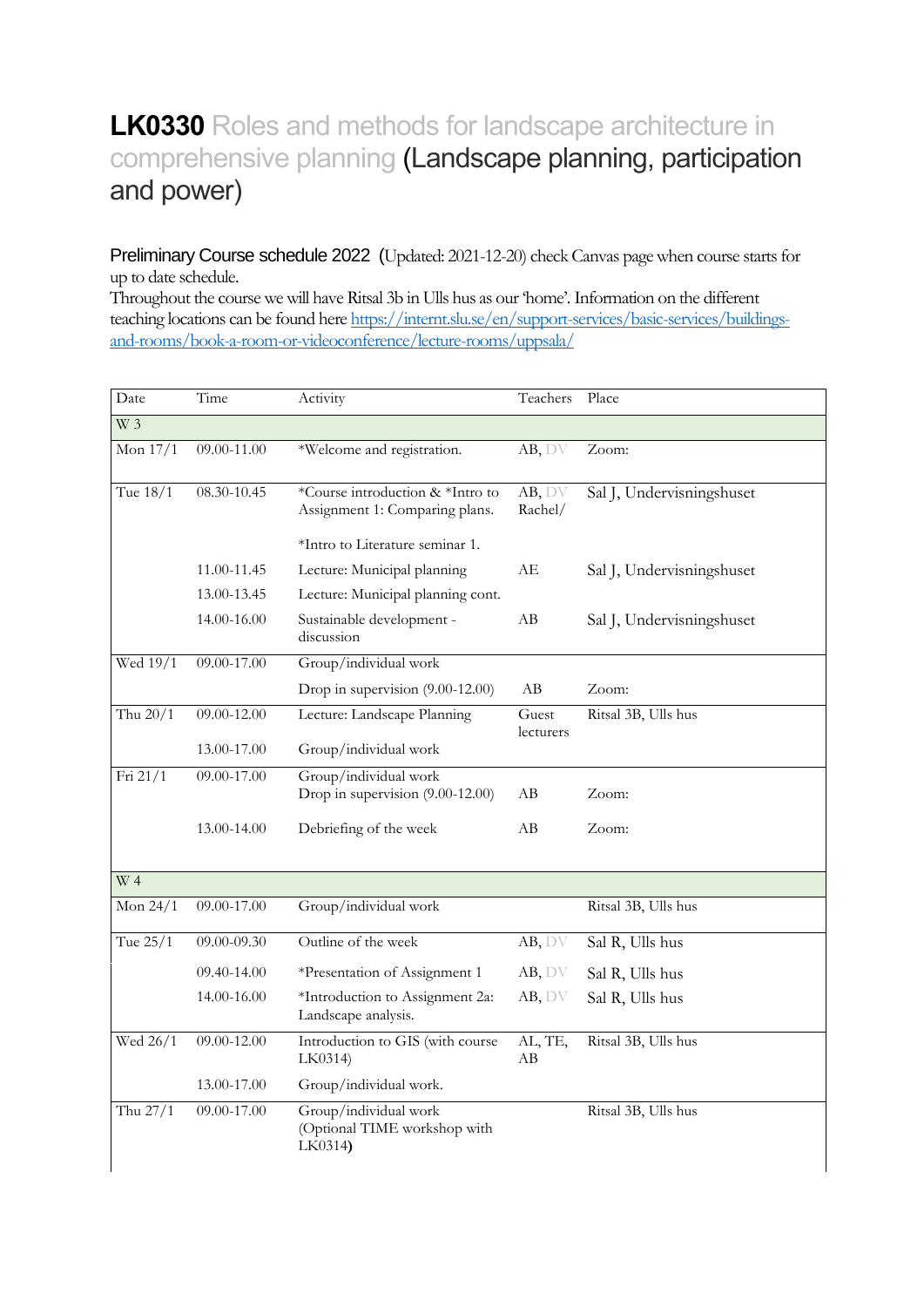|                       |             | *Scheduled supervision (13.00-<br>17.00). Schedule on Canvas.       | AB, DV                 | Grupprum A133-A134 Ulls hus                           |
|-----------------------|-------------|---------------------------------------------------------------------|------------------------|-------------------------------------------------------|
| Fri 28/1              | 09.00-17.00 | Group/individual work<br>(Optional ECOLOGY workshop<br>with LK0314) |                        | Ritsal 3B, Ulls hus                                   |
|                       | 13.00-14.00 | Debriefing of the week                                              | AB, DV                 | Zoom:                                                 |
| $\overline{W}$ 5      |             |                                                                     |                        |                                                       |
| Mon $31/2$            | 09.00-17.00 | Group/individual work                                               |                        | Ritsal 3B, Ulls hus                                   |
|                       |             | Drop in supervision (9.00-12.00).                                   | AB                     | Zoom:                                                 |
| Tue $1/\overline{2}$  | 09.00-09.40 | Outline of the week                                                 | AB, DV                 | Sal U, Ulls hus                                       |
|                       | 10.00-14.00 | *Presentation Assignment 2a                                         | AB, DV                 |                                                       |
|                       | 14.00-16.00 | *Introduction to Assignment<br>2b/2c & Lecture: Landscape           | AВ                     | Sal U, Ulls hus                                       |
|                       | 16.00-17.00 | assessment<br>Group/individual work                                 |                        | Ritsal 3B, Ulls hus                                   |
| Wed $2/2$             | 09.00-12.00 | GIS optional workshop                                               |                        | Ritsal 3B, Ulls hus                                   |
|                       | 13.00-17.00 | Group/individual work.                                              |                        | Ritsal 3B, Ulls hus                                   |
| Thu $3/2$             | 09.00-17.00 | Group/individual work                                               |                        | Ritsal 3B, Ulls hus                                   |
|                       |             | *Scheduled supervision (9.00-<br>12.00). Schedule on Canvas.        | AB, DV                 |                                                       |
| Fri $4/2$             | 09.00-17.00 | Group/individual work                                               |                        | Ritsal 3B, Ulls hus                                   |
|                       | 13.00-14.00 | Debriefing of the week                                              |                        | Zoom:                                                 |
| $W_6$                 |             |                                                                     |                        |                                                       |
| Mon $7/2$             | 09.00-9.30  | Group/individual work                                               |                        | Ritsal 3B, Ulls hus                                   |
|                       |             | Drop in supervision (9.00-12.00).                                   | AB                     | Zoom:                                                 |
| Tue $8/2$             | 08.30-09.00 | Outline of the week                                                 | AB, DV                 | Sal U, Ulls hus                                       |
|                       | 09.15-14.00 | *Presentation of Assignment 2b.                                     | AB, DV                 | Sal U, Ulls hus                                       |
|                       | 14.00-17.00 | * Workshop Assignment 2c:<br>Drivers for change                     | AB, DV                 | Sal U, Ulls hus                                       |
| Wed 9/2               | 08.00-17.00 | Field Trip - Tierp                                                  | AB, DV                 | Excursion - Bus (pick at Ultuna and<br>Train Station) |
| Thu $10/2$            | 09.00-12.00 | *Literature seminar 1. See<br>schedule on Canvas.                   | AB, DV                 | Grupprum A133-A134 Ulls hus                           |
|                       | 13.00-17.00 | Group/individual work                                               |                        | Ritsal 3B, Ulls hus                                   |
| Fre $11\overline{2}$  | 09.00-14.00 | Complete presentation of<br>Assignment 2                            | AB, DV                 | Ritsal 3B, Ulls hus                                   |
|                       | 13.00-14.00 | Debriefing of the week                                              |                        | Zoom:                                                 |
|                       | 18.00       | *Submit Assignment 2 to Canvas                                      |                        |                                                       |
| W 7                   |             |                                                                     |                        |                                                       |
| Mon $14/2$            | 09.00-11.00 | Outline of the week &<br>*Introduction to Assignment 3              | AB, DV                 | Zoom:                                                 |
|                       | 11.00-17.00 | Group/individual work                                               |                        | Ritsal 3B, Ulls hus                                   |
| Tue $\overline{15/2}$ | 9.00-17.00  | *Workshop: Post growth values                                       | PT, AB,<br>DV          | Ritsal 3B, Ulls hus                                   |
| Wed 16/2              | 09.00-12.00 | Visit to Tierp municipality                                         | $\mathbf{A}\mathbf{N}$ | Train to Tierp                                        |
|                       | 13.00-17.00 | Group/individual work                                               |                        | Ritsal 3B, Ulls hus                                   |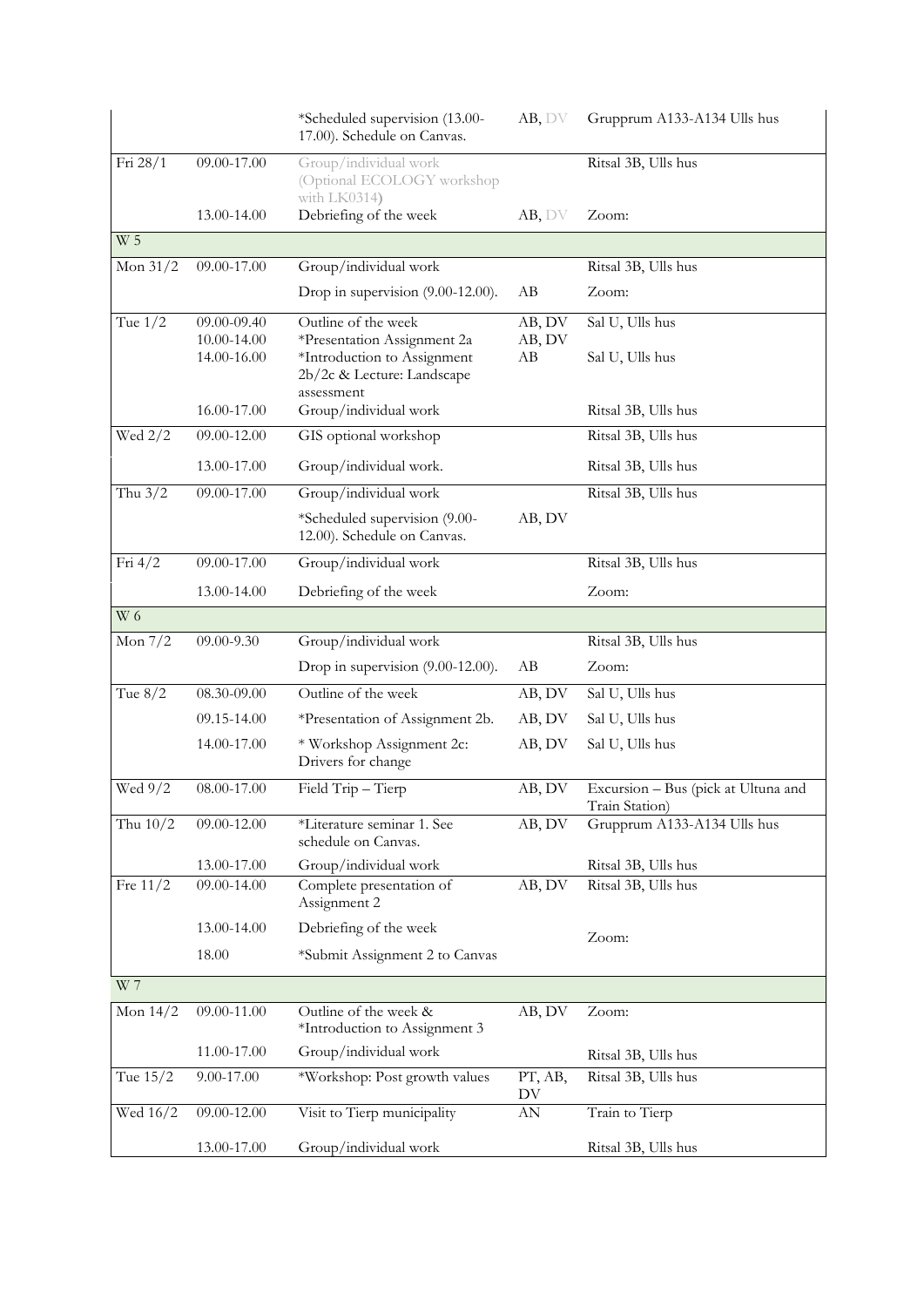| Thu 17/2         | 09.00-12.00   | Lecture: Planning and rural<br>development           | PC                  | Ritsal Ulls hus     |
|------------------|---------------|------------------------------------------------------|---------------------|---------------------|
|                  | 13.00-14.20   | Lectures: Rural development<br>montage               | Guest<br>lecturers  | Ritsal Ulls hus     |
|                  | 14.30-17.00   | *Scheduled supervision                               | AB, DV              |                     |
| Fri 18/2         | 09.00-17.00   | Group/individual work                                |                     | Ritsal Ulls hus     |
|                  | 13.00-14.00   | Debriefing of the week                               | AB/DV               | Zoom:               |
| W <sub>8</sub>   |               |                                                      |                     |                     |
| Mon $21/2$       | 09.00-17.00   | Group/individual work                                |                     | Ritsal 3B, Ulls hus |
| <b>Tues 22/2</b> | 09.00-9.30    | *Outline of the week                                 | AB, DV              | Zoom:               |
|                  | 09.30-12.00   | *Presentation of Assignment 3                        |                     |                     |
|                  | 13.00-15.30   | *Introduction to Assignment 4 &                      | AB.DV               |                     |
|                  |               | Workshop: Stakeholder mapping                        |                     |                     |
|                  | 18.00         | *Submit Assignment 3 to Canvas                       |                     |                     |
| Wed 23/2         | 09.00-17.00   | *Literature seminar 2. See<br>schedule on Canvas.    | DV                  | Ritsal 3B, Ulls hus |
|                  |               | Group/individual work                                |                     | Ritsal 3B, Ulls hus |
| Thu 24/2         | 09.00-12.00   | Lecture: Participatory planning<br>and facilitation. | CC, MW              | Ritsal 3B, Ulls hus |
|                  | 13.00-17.00   | Group/individual work                                |                     | Ritsal Ulls hus     |
|                  |               | Scheduled supervision                                | DV, AB              | Zoom:               |
| Fri 25/2         | 09.00-17.00   | Group/individual work                                |                     | Ritsal 3B, Ulls hus |
|                  | 13.00-14.00   | Debriefing of the week                               | DV                  | Zoom:               |
| W 9              |               |                                                      |                     |                     |
| Mon $28/2$       | 09.00-17.00   | Group/individual work                                |                     | Ritsal Ulls hus     |
| Tues $1/3$       | 09.00-9.30    | *Outline of the week                                 | AB                  | Sal U, Ulls hus     |
|                  | 10.00-12.00   | *Presentation of Assignment 4                        | DV, AB              |                     |
|                  | 13.00-16.00   | Lecture/workshop SEA                                 | $\operatorname{MK}$ | Sal U, Ulls hus     |
|                  | 18.00         | *Submit Assignment 4 to Canvas                       |                     |                     |
| Wed 2/3          | 09.00-17.00   | Group/individual work                                |                     | Ritsal 3B, Ulls hus |
| Thu $3/3$        | 09.00-17.00   | *Scheduled supervision (9.00-<br>12.00)              | AB, DV,             | Ritsal 3B, Ulls hus |
|                  |               | Group/individual work                                |                     | Ritsal 3B, Ulls hus |
| Fri $4/3$        | 09.00-17.00   | Group/individual work                                |                     | Ritsal 3B, Ulls hus |
|                  | 13.00-14.00   | Debriefing of the week                               | AB                  | Zoom:               |
| W <sub>10</sub>  |               |                                                      |                     |                     |
| Mon $7/3$        | 09.00- $9.30$ | *Outline of the week                                 | AB                  | Zoom                |
|                  | 09.30-17.00   | Group/individual work                                |                     | Ritsal 3B, Ulls hus |
|                  |               |                                                      |                     |                     |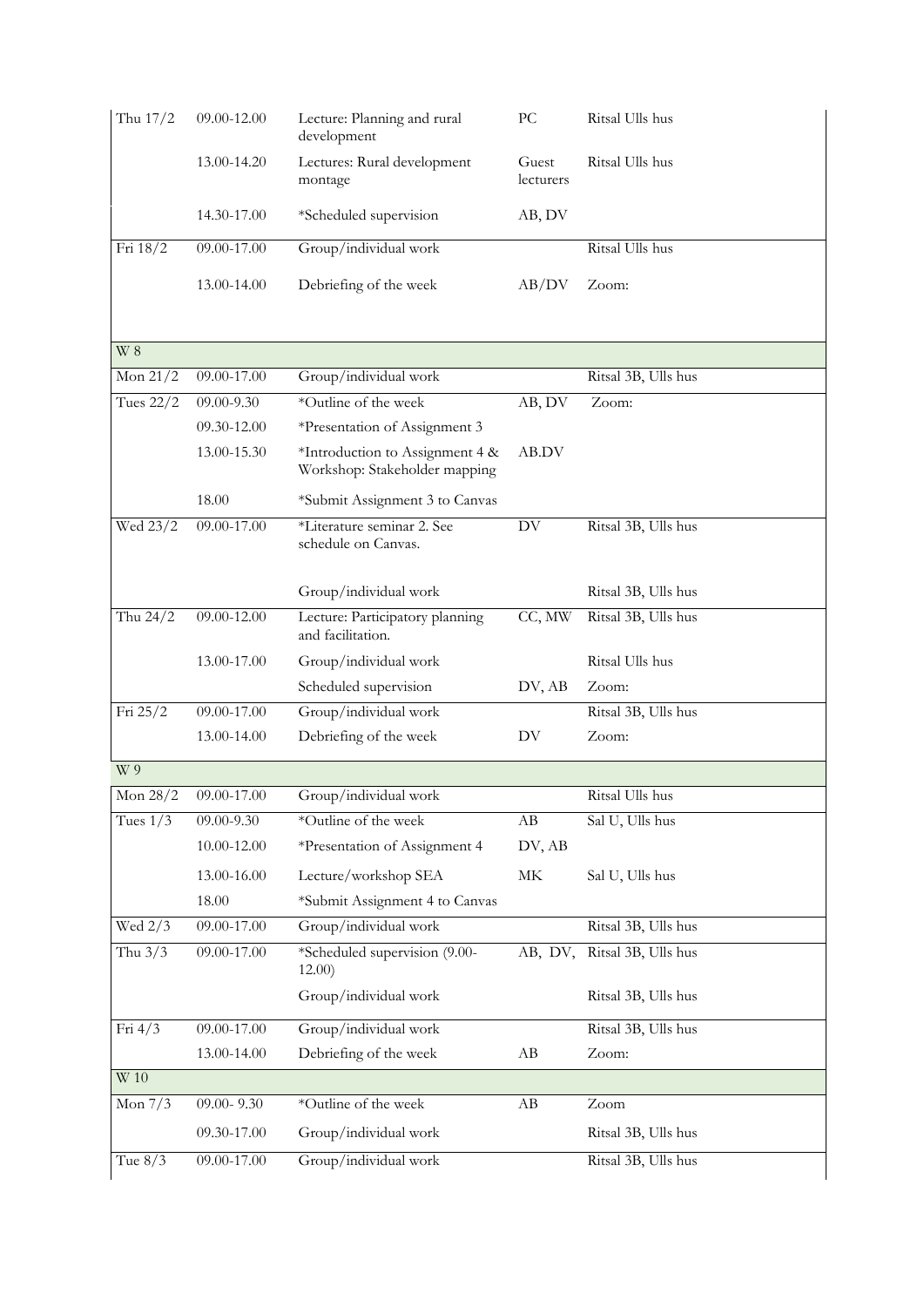|            |             | *Scheduled supervision (9.00-<br>$12.00$ ).                  | AB, DV,      | See Canvas for schedule and zoom<br>links. |
|------------|-------------|--------------------------------------------------------------|--------------|--------------------------------------------|
| Wed 9/3    | 09.00-17.00 | *Literature seminar 3. See<br>schedule on Canvas.            | AB, DV       | Campus 2x group rooms                      |
|            |             | Group/individual work                                        |              | Ritsal 3B, Ulls hus                        |
| Thu $10/3$ | 09.00-17.00 | Group/individual work                                        |              | Ritsal 3B, Ulls hus                        |
|            |             | *Scheduled supervision (9.00-<br>12.00)                      | AB, DV,      | Grupprum A133-A134 Ulls hus                |
|            |             | *Literature seminar 3. See<br>schedule on Canvas.            | AB, DV       | Grupprum A133-A134 Ulls hus                |
| Fri 11/3   | 09.00-17.00 | Group/individual work                                        |              | Ritsal 3B, Ulls hus                        |
|            | 13.00-14.00 | Debriefing of the week                                       |              | Zoom:                                      |
|            | 18.00       | *Submit draft individual essay to<br>Canvas                  |              |                                            |
| W 11       |             |                                                              |              |                                            |
| Mon $14/3$ | 09.00-9.30  | *Outline of the week                                         | AB, DV       | Zoom:                                      |
|            | 09.30-17.00 | Group/individual work                                        |              | Ritsal 3B, Ulls hus                        |
| Tue 15/3   | 09.00-12.00 | Group/individual work                                        |              | Ritsal 3B, Ulls hus                        |
|            | 13.00-17.00 | *Individual essay seminar. See<br>schedule on Canvas.        | AB, DV       | Grupprum A133-A134 Ulls hus                |
|            | 18.00       | Submit presentation material to<br>Canvas.                   |              |                                            |
| Wed 16/3   | 09.00-17.00 | Group work - peer review<br>presentation material            |              | Ritsal 3B, Ulls hus                        |
| Thu 17/3   | 08.00-17.00 | *Final presentation of                                       | AB, DV       | Sal U, Ulls hus                            |
|            |             | comprehensive planning proposal.<br>See Canvas for schedule. |              |                                            |
| Fri 18/3   | 9.00-17.00  | Revise comprehensive plan after<br>feedback.                 |              | Ritsal 3B, Ulls hus                        |
| W 12       |             |                                                              |              |                                            |
| Mon $21/3$ | 09.00-17.00 | Revise comprehensive plan after<br>feedback                  |              | Ritsal 3B, Ulls hus                        |
|            | 18.00       | *Submit final comprehensive<br>planning proposal to Canvas.  |              |                                            |
| Tue 22/3   | 09.00-12.00 | Revise individual essay                                      |              |                                            |
|            | 12.00       | *Submit individual essay                                     |              |                                            |
|            | 13.00-15.00 | *Course end and feedback                                     | AB, DV,<br>. | Grupprum A133-A134 Ulls hus                |
|            |             |                                                              |              |                                            |

\*All activities marked by an asterisk (\*) are mandatory.

## **Contributors**

AB Andrew Butler, SOL (Landscape Architecture) AL Anders Larsolle, Department of Energy and Technology, SLU